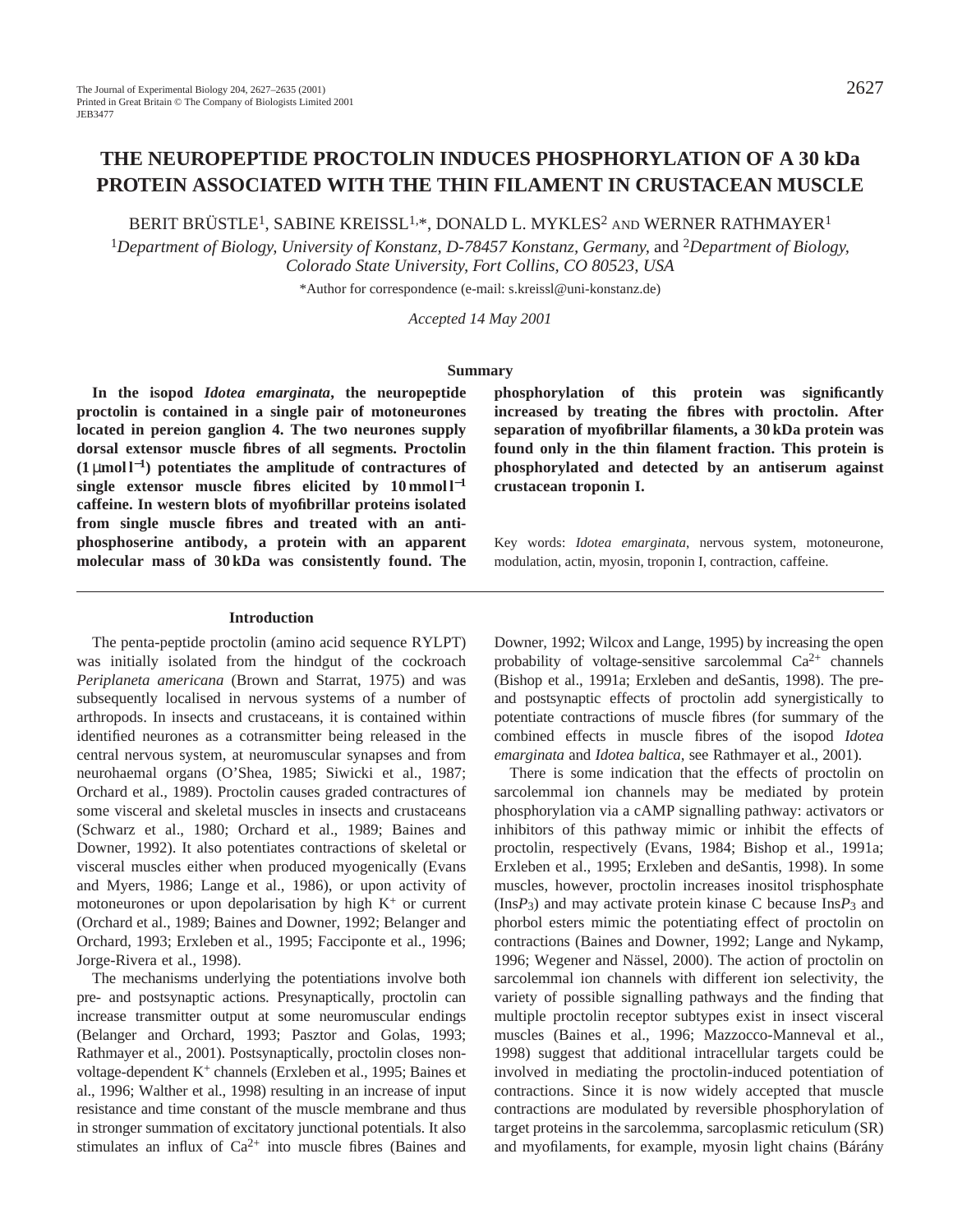and Bárány, 1980; Horowitz et al., 1996, for review), we studied the effect of proctolin on phosphorylation of myofibrillar proteins in a crustacean.

The marine isopod *I. emarginata* has the advantage that several neuropeptides can be localised in identified motoneurones (Kreissl et al., 1999; Rathmayer et al., 2001) and the effect of modulators on isolated membrane currents under voltage-clamp conditions and the effects on contractions can be analysed in single identified muscle fibres (Erxleben et al., 1995; Kreissl et al., 1999; Rathmayer et al., 2001). In the present study we show that proctolin also potentiates muscle contractures elicited by caffeine, which is known to induce  $Ca<sup>2+</sup>$  release from internal stores via activation of the ryanodine-sensitive  $Ca^{2+}$  channel of the SR of crustacean muscles (Lea, 1996; Zhang et al., 1999). By studying phosphorylation of myofibrillar proteins we show that proctolin induces phosphorylation of an intramuscular 30 kDa protein. After separation of myofilaments, a 30 kDa protein was found only in the thin filament fraction. This protein is phosphorylated and detected by an antiserum against lobster troponin I3. We also show that proctolin immunoreactivity is associated with extensor muscle fibres of *I. emarginata* and identify two single motoneurones as the centre of origin of this peptidergic innervation.

#### **Materials and methods**

#### *Animals and saline*

All experiments were performed on adult males of *Idotea emarginata* Fabricius 1798 raised in the animal facility of the University of Konstanz.

For all experiments, the saline had a composition of (in mmol l<sup>-1</sup>): 490 NaCl, 8 KCl, 10 CaCl<sub>2</sub>, 12 MgCl<sub>2</sub>, 10 Hepes. Proctolin (Sigma, Deisenhofen, Germany) was dissolved in distilled water at a concentration of 1 mmol l<sup>−</sup>1. Samples of the stock solution were stored at −20 °C and diluted in saline prior to experiments.

### *Preparation and protocols for immunocytochemistry*

Anatomy and preparation of the dorsal extensor muscles have been described previously (Kreissl et al., 1999). Specimens were fixed in 4% paraformaldehyde, 0.5% glutaraldehyde in 100 mmol l−<sup>1</sup> Tris (pH 7.4) for 3 h at room temperature (approximately 22 °C) and washed in salinesubstituted Tris buffer (SST: 160 mmol l−<sup>1</sup> NaCl, 50 mmol l−<sup>1</sup> Tris, pH 7.6) with 0.1 % Triton X-100 (TRX; washing buffer) with a last wash continued overnight. The preparation was enzymatically permeabilised for 20 min with 0.5 mg collagenase, 0.5 mg hyaluronidase in 1 ml 10 mmol l−<sup>1</sup> Tris (pH 7.4), and extensively rinsed in washing buffer for 6h. Nonspecific binding of the primary antiserum was blocked by preincubation in blocking solution (SST, 0.1 % TRX, 0.5 % BSA) for 1h and microbial contamination of the specimens was prevented by adding 0.02 % sodium azide (Fluka, Buchs, Switzerland) to incubation and washing solutions. Incubation of the specimens in the polyclonal anti-proctolin serum, diluted

1:20,000 in blocking solution, was continued for 48 h. The antiserum was a kind gift from H.-J. Agricola (University of Jena) and was previously used for crayfish (Utting et al., 2000). After washing for 2.5 h, the biotinylated anti-rabbit secondary antibody (ABC kit, Vector Laboratories, Burlingame, CA, USA) was applied at a dilution of 1:1,000 in blocking solution overnight. After three washing cycles in washing buffer without sodium azide, 2h each, the horseradish peroxidasecontaining ABC-complex (each compound diluted 1:500 in washing buffer) was allowed to bind for 12h. Colour development was obtained with 0.001 % diaminobenzidine and 0.002 % ammonium nickel sulphate (Fluka, Buchs, Switzerland) in 10 mmol l<sup>-1</sup> Sorensen's phosphate buffer (pH 7.6) and in the presence of 0.0001 %  $H<sub>2</sub>O<sub>2</sub>$ . Omitting the antiproctolin serum and preincubating the primary serum with 10 µmol l−<sup>1</sup> proctolin resulted in no staining. Backfills of motoneurones with Lucifer Yellow and immunofluorescent labelling were performed as described previously (Kreissl et al., 1999). Conventional micrographs were taken using epifluorescence with the appropriate filter combinations. To merge images of double-stained tissue, the micrographs were digitised and modified only to enhance contrast using Adobe Photoshop.

### *Contraction measurements*

Isometric contraction measurements were performed at 18 °C with the short extensor fibres 1 and 2 of pereion segment 7 as described previously (Erxleben et al., 1995; Kreissl et al., 1999). Contractions were evoked by application of 10 mmol l−<sup>1</sup> caffeine (Sigma, Deisenhofen, Germany) in saline. After each caffeine contracture, the fibres were kept for 20 min in saline to allow  $Ca^{2+}$  reloading into the SR. Before each proctolin application, at least three control measurements were taken. Only preparations with an equal peak amplitude of caffeine contractures were used. When caffeine contractures in the presence of proctolin were performed, the muscles were incubated in proctolin  $(1 \mu \text{mol})^{-1}$  for 25 min before the addition of caffeine.

#### *Preparation of dorsal extensor fibres for biochemistry*

For biochemical investigations the animals were chilled and the sternites of the pereion, with attached flexor muscles, and the ventral nerve cord were cut away. The gut, the tubes of the digestive gland, the gonads with the vasa deferentia and the heart were removed. After exposure of the extensor muscle fibres, saline was replaced for 15 min with fresh saline at 18 °C, which contained either 1 μmol l<sup>-1</sup> proctolin in tests or no proctolin in controls. Subsequently, the preparation was cooled on ice and the long fibres 5 (for nomenclature and anatomy, see Kreissl et al., 1999) were dissected and immediately frozen and stored in liquid nitrogen.

#### *SDS electrophoresis*

Fibres of the controls and tests were pooled in separate groups. The fibres were homogenised for 20 min in ice-cold extraction buffer (in mmol l<sup>-1</sup>: 100 Na<sub>4</sub>P<sub>2</sub>O<sub>7</sub>, 2.5 EDTA, 15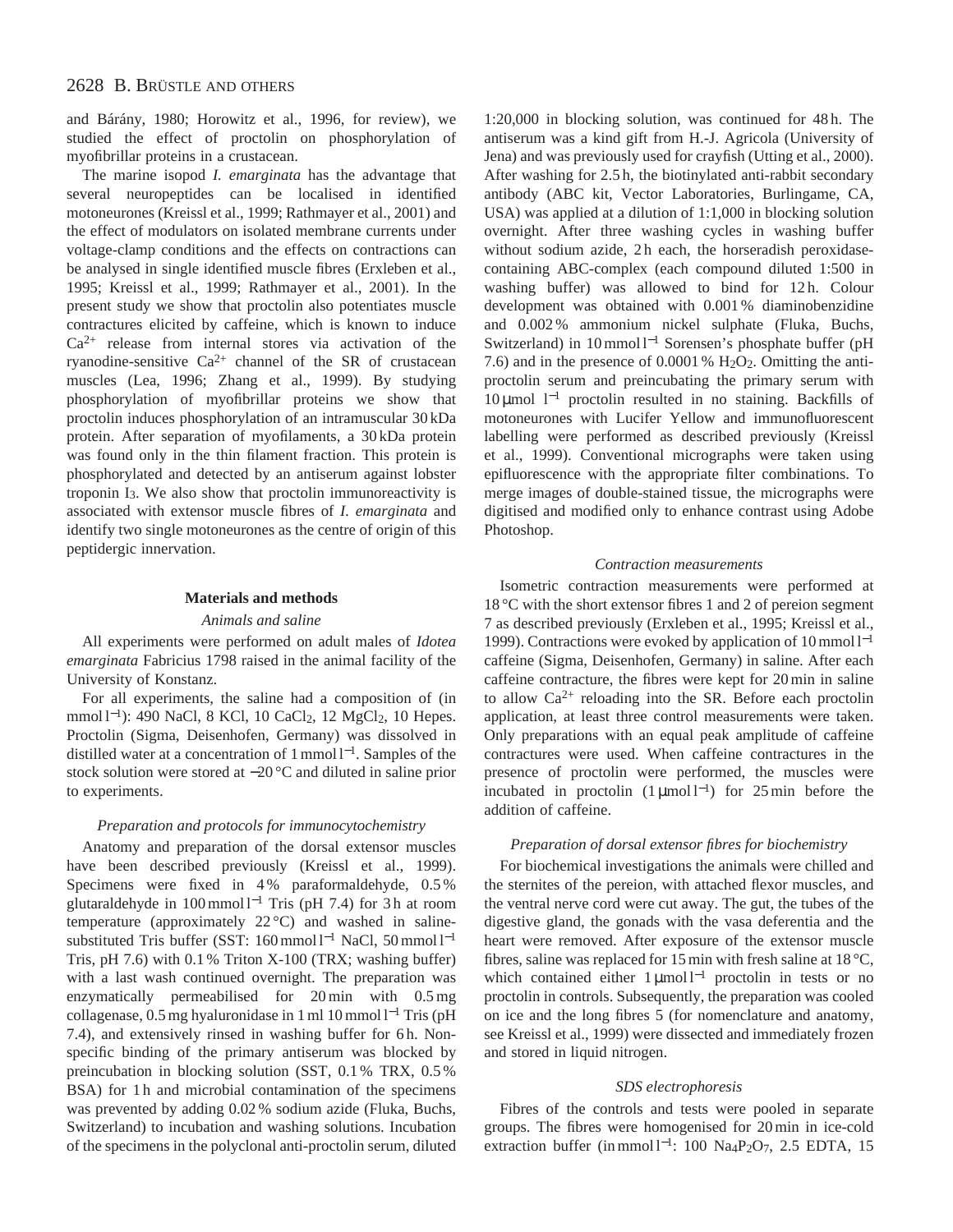MgCl2, 1 Pefabloc, 5 DTT; modified according to Martinez et al., 1990). Ten fibres homogenised in 140 µl extraction buffer, yielded a protein concentration of  $3-4$  mg ml<sup>-1</sup>. After homogenisation, the homogenate was centrifuged for 4 min at  $1200g$  to remove insoluble material. The supernatant was analysed for protein content (Bradford, 1976). The protein concentration of different samples on each gel was kept identical in order to enable comparisons between the samples. The supernatant of the homogenate was mixed with extraction buffer to obtain the desired protein concentration. Sample buffer (60 mmol l−<sup>1</sup> Tris, 10 % glycerol, 5 % SDS, 400 mmol l−<sup>1</sup> 2-mercaptoethanesulfonic acid (MESNA), 0.04 % Bromophenol Blue; pH 6.8) was added in a ratio of 1:1. In addition, 100 mmol l−<sup>1</sup> Pefabloc and 490 mmol l−<sup>1</sup> DTT were added in a ratio of 1:100. To solubilize proteins, samples were heated to 100 °C for 10 min. Prior to electrophoresis, the samples were centrifuged for 3 min at 1200 *g*.

SDS-gel electrophoresis was performed using 15 % polyacrylamide gels. For each sample, about 30 µg of protein were electrophoretically separated. Electrophoresis was run in a Mini-Protean II chamber (Bio-Rad, München, Germany) at 180 V and at room temperature. Gels were silver stained (Heukeshoven and Dernick, 1988).

### *Preparation of actomyosin, myosin and thin filaments*

The preparation of actomyosin is a variant of the technique of Offer et al. (Offer et al., 1973). 25 identified muscle fibres (fibre 5) were transferred after dissection into  $400 \mu$ l slightly modified Guba–Straub solution (in mmol l<sup>−</sup>1: 300 NaCl, 100 NaH<sub>2</sub>PO<sub>4</sub>, 50 Na<sub>2</sub>HPO<sub>4</sub>, 1 MgCl<sub>2</sub>, 10 Na<sub>4</sub>P<sub>2</sub>O<sub>7</sub>, 10 EDTA, 15 NaN<sub>3</sub>, 100 MESNA); 12 μl Pefabloc (100 mmol l<sup>-1</sup>) was added and the fibres were homogenised for 15 min on ice. The extraction was continued by vigorous stirring for 90 min at 4 °C. The muscle homogenate was then centrifuged at 15 000 *g* for 10 min. The supernatant fluid was removed and 4 ml of 1 mmol l−<sup>1</sup> EDTA, 100 mmol l−<sup>1</sup> MESNA were added to the supernatant. The proteins were allowed to precipitate at  $4^{\circ}$ C for 1h. Following precipitation, the homogenate was centrifuged again for  $10 \text{ min}$  at  $15000g$ , the pellet was dissolved in 500 µl 100 mmol l−<sup>1</sup> Na4P2O7, 4 mmol l−<sup>1</sup> EDTA, 3 mmol l<sup>-1</sup> DTT, 12 mmol l<sup>-1</sup> ATP and gently stirred for 1 h at  $4^{\circ}$ C. Following centrifugation for 2h at  $105000g$ , the supernatant, which contained actomyosin, was prepared for SDS gel electrophoresis as described above.

Myosin and myosin light chains were isolated according to the method of Kendrick-Jones et al., for invertebrate muscle fibres, with slight modifications (Kendrick-Jones et al., 1976). 50 fibres (fibre 5) were homogenised in  $100 \mu l$  6 mol l<sup>-1</sup> guanidine-HCl,  $5 \text{mmol } 1^{-1}$  DTT,  $2 \text{mmol } 1^{-1}$  EDTA, 10 mmol l−<sup>1</sup> (pH 8.0) for 10 min. The extract was then stirred overnight at  $4^{\circ}$ C. The extract was mixed with  $100 \mu l$  cold distilled water and  $800 \mu l$  cold ethanol was added slowly to precipitate the myosin heavy chains. After stirring for 30 min at  $4^{\circ}$ C, the homogenate was centrifuged for 30 min at  $3200g$ and  $4^{\circ}$ C. The pellet contained the myosin (mostly myosin heavy chains and less myosin light chains) and was dissolved

in cold extraction buffer (in mmol l<sup>-1</sup>: 100 Na<sub>4</sub>P<sub>2</sub>O<sub>7</sub>, 2.5 EDTA, 15 MgCl2, 1 Pefabloc, 5 DTT; modified according to the protocol of Martinez et al., 1990). To obtain the myosin light chains, the ethanol was removed from the supernatant with a rotary evaporator at room temperature, and guanidine-HCl was removed by dialysis against 25 mmol l<sup>-1</sup> Tris-HCl, pH 8.0, 0.5 mmol l<sup>-1</sup> DTT.

Proteins of the thin filament were prepared following the procedure for crayfish abdominal muscle (Watanabe et al., 1982). The fibres were homogenised in 50 mmol l−<sup>1</sup> KCl, 1 mmol l−<sup>1</sup> MgCl2, 6.7 mmol l−<sup>1</sup> sodium phosphate buffer, 100 µmol l−<sup>1</sup> EDTA, 5 mmol l−<sup>1</sup> ATP (pH 6.0). The extract was centrifuged at  $85000g$  for 20 min and the supernatant was further centrifuged at  $105000g$  for 2h. The pellet was suspended in 50 mmol l<sup>-1</sup> KCl, 1 mmol l<sup>-1</sup> MgCl<sub>2</sub>, 100 µmol l<sup>-1</sup> CaCl<sub>2</sub>, 500 µmol l<sup>-1</sup> DTT, 10 mmol l<sup>-1</sup> Tris (pH 6.8).

### *Immunoblotting*

After electrophoresis, proteins were transferred to nitrocellulose membranes (NC membranes) using a Trans-Blot SD Semi-Dry Transfer Cell (1h at room temperature, 0.8 mA cm<sup>−</sup>2; Bio-Rad, München, Germany). The NC membrane was equilibrated for 5 min in Tris-saline-Tween (TST: 100 mmol l−<sup>1</sup> Tris, pH 7.6, 0.9 % NaCl, 0.01 % Tween 20) and then kept in blocking buffer for 2 h.

For blots probed with the anti-phosphoserine antibody, a blocking buffer with 0.5 % bovine serum albumin (BSA), 1 % polyvinyl-pyrrolidone (PVP), 1 % polyethylene glycol (PEG 3500), 0.2 % Tween 20, 10 mmol l<sup>-1</sup> NaF in phosphatebuffered saline (PBS: 1.9 mmol l<sup>-1</sup> NaH<sub>2</sub>PO<sub>4</sub>, 8.1 mmol l<sup>-1</sup> Na<sub>2</sub>HPO<sub>4</sub>, 154 mmol l<sup>-1</sup> NaCl, pH 7.4) was used. After removal of the blocking buffer, the NC membrane was incubated overnight at room temperature in blocking buffer containing 1 µg ml−<sup>1</sup> anti-phosphoserine monoclonal antibody (clone 4A3; Biomol, Hamburg, Germany). The NC membrane was then washed for 1 h with TST and incubated for 90 min at room temperature in biotinylated anti-mouse immunoglobulin M diluted in blocking buffer (1:500). The NC membrane was washed again for 1h with TST and treated with an avidin–biotin–horseradish peroxidase complex (ABC kit, Vector Laboratories, Burlingame, CA, USA) diluted in TST (1:500). Subsequently, the NC membrane was washed with Tris-saline for 1 h, incubated with a developing solution (ECL, Pierce, Rockford, IL, USA) for 5 min and placed against autoradiographic film for exposure. The densitometric evaluation of the phosphorylated bands was carried out according to the BIOMETRA evaluation-technique allowing the determination of the extinction of a fixed area. This area was constant for all the evaluated proteins. Deviations were calculated as standard deviations (S.D.). Statistical evaluation was carried out using a Student's *t*-test, assuming statistical significance when *P*<0.05.

For blots probed with the anti-troponin I<sub>3</sub> antiserum (Sohn et al., 2000) a blocking buffer with 5 % nonfat milkpowder in TST was used. After blocking, blots were incubated for 1 h with the anti-troponin I<sub>3</sub> antibody, diluted 1:5000 in TST. The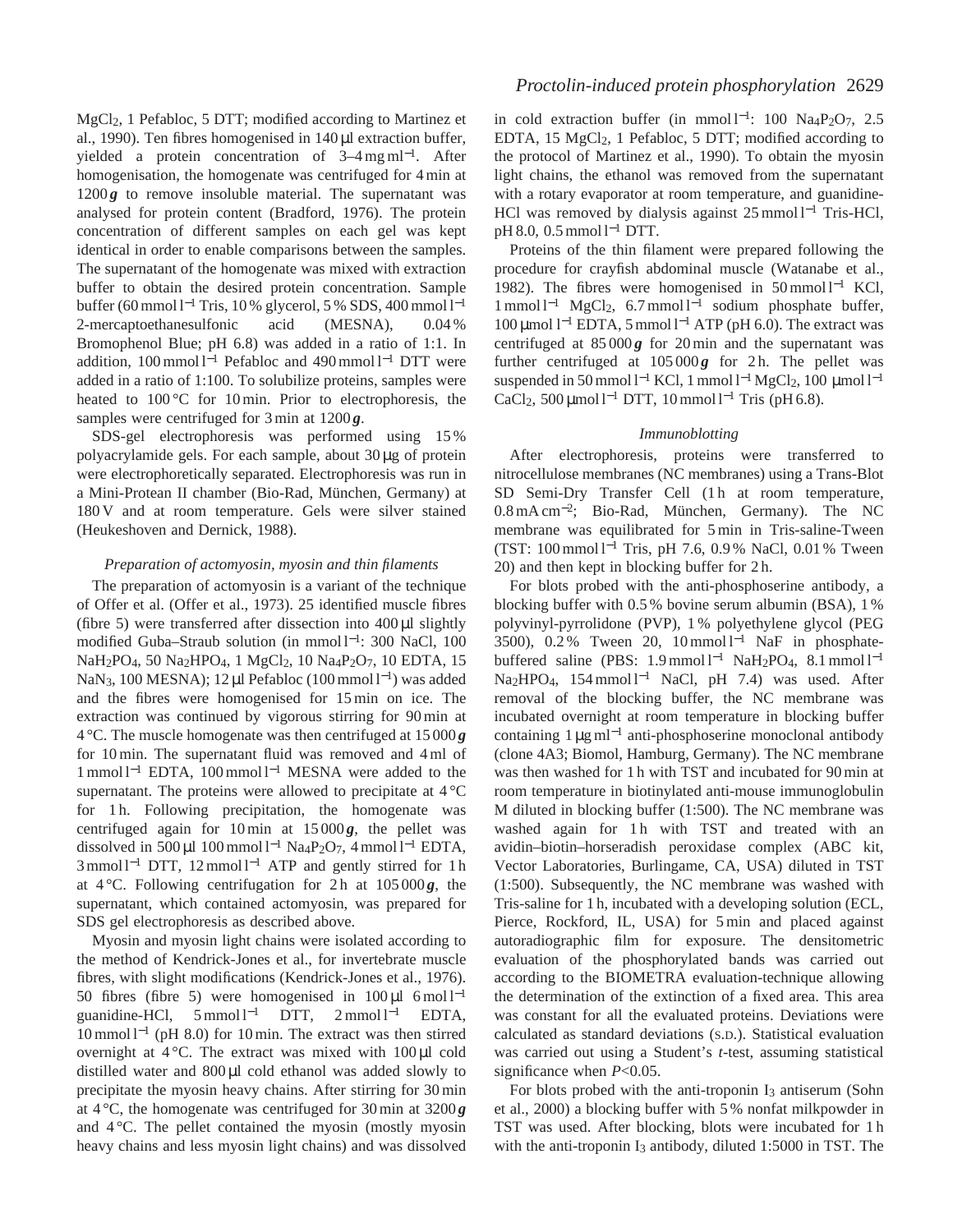# 2630 B. BRÜSTLE AND OTHERS



Fig. 1. Proctolin immunoreactivity on extensor muscles and in pereion ganglion 4 of *I. emarginata*. (A) Immunostained varicose axons extend along the inner layer of long fibres in pereion segment 7 and pleon segment 1. Numbers indicate identified muscle fibres. Anterior is up in all parts of the figure. Scale bar, 200  $\mu$ m. (B) Proctolin immunostaining reveals a symmetric pair of neurones (arrowheads) in the anterior part of the ganglion in pereion segment 4. (C) Somata of efferent neurones projecting through N3 in the same ganglion, stained by retrograde labelling with Lucifer Yellow (arrowhead indicates the anterior motoneurone). (D) Double exposure of the specimen reveals the double labelled proctolin-ir motoneurone (arrowhead). Scale bar, 100 µm.

binding of the troponin I<sub>3</sub> antibody was detected as above, using a biotinylated anti-rabbit secondary antibody (Vector Laboratories, Burlingame, CA, USA) and ECL.

### **Results**

### *Proctolin-immunoreactive innervation of dorsal extensor muscles*

The bilaterally symmetric dorsal extensor muscles in each segment of *I. emarginata* consist typically of a superficial dorsal layer of three to four short fibres spanning one segment, and an internal layer of two to four fibres (depending on the segment) spanning two segments (for details, see Kreissl et al., 1999). A single proctolin-immunoreactive (proctolin-ir) axon accompanies the internal layer of long muscle fibres of all pereional segments. This axon runs within the dorsal longitudinal nerve which contains the axons of other segmental motoneurones and of intersegmental modulatory neurones. The proctolin-ir axon forms numerous ovoid varicosities but only very few arborisations with bouton-like endings directly on the muscle fibres. In the pereion segment 7 and in the pleon segments 1 and 2, a plexus of varicose immunoreactive axons is present on all extensor muscle fibres (Fig. 1A). This meshwork is not in direct contact with the muscle fibres and may be a neurohaemal release site for proctolin.

The extensor muscle fibres are innervated by motoneurones located in the segmental ganglia. Their axons project through the posterior segmental nerves 3 (N3). In all seven specimens examined, a symmetric anterior lateral pair of proctolin-ir somata was detected only in pereion segment 4 (Fig. 1B).

Backfilling extensor motoneurones in pereion segment 4 with Lucifer Yellow through N3 visualised several groups of motoneurones and a single ipsilateral neurone in the anterior lateral part of the ganglion (Fig. 1C). Double exposure of ganglia containing backfilled somata, which were subsequently stained using indirect rhodamine immunofluorescence, revealed that this anterior lateral motoneurone contains proctolin (Fig. 1D). Thus the proctolin-ir innervation of the extensor muscles in all segments is provided by a single pair of central neurones in pereion ganglion 4.

### *Proctolin potentiates caffeine-induced contractures*

When isolated short extensor muscle fibres of *I. emarginata* were exposed to 10 mmol l−<sup>1</sup> caffeine, a contracture of the fibres resembling that described for other crustacean muscles was observed (Huddart, 1969; Chiarandini et al., 1970). The contracture persisted as long as caffeine was present (50 s). During a washing period of 20 min, tension returned to the starting values, before further caffeine exposure. Proctolin (1 µmol l<sup>−</sup>1) increased the rate of development and the amplitude of the caffeine-induced contracture (Fig. 2A). After washing for 35 min with saline, the amplitude of subsequent caffeine-induced contractures returned to the level recorded before proctolin treatment (Fig. 2A,B). Although the maximal amplitude of caffeine contractures varied between experiments, this potentiating effect was consistently observed. On average, the amplitudes of caffeine contractures were significantly increased by 27±7.6 % (mean ± S.D., *N*=4, *P*<0.05 Student's *t*-test) in the presence of proctolin. Application of proctolin  $(1 \mu \text{mol}^{-1})$  alone had no effect on resting tension.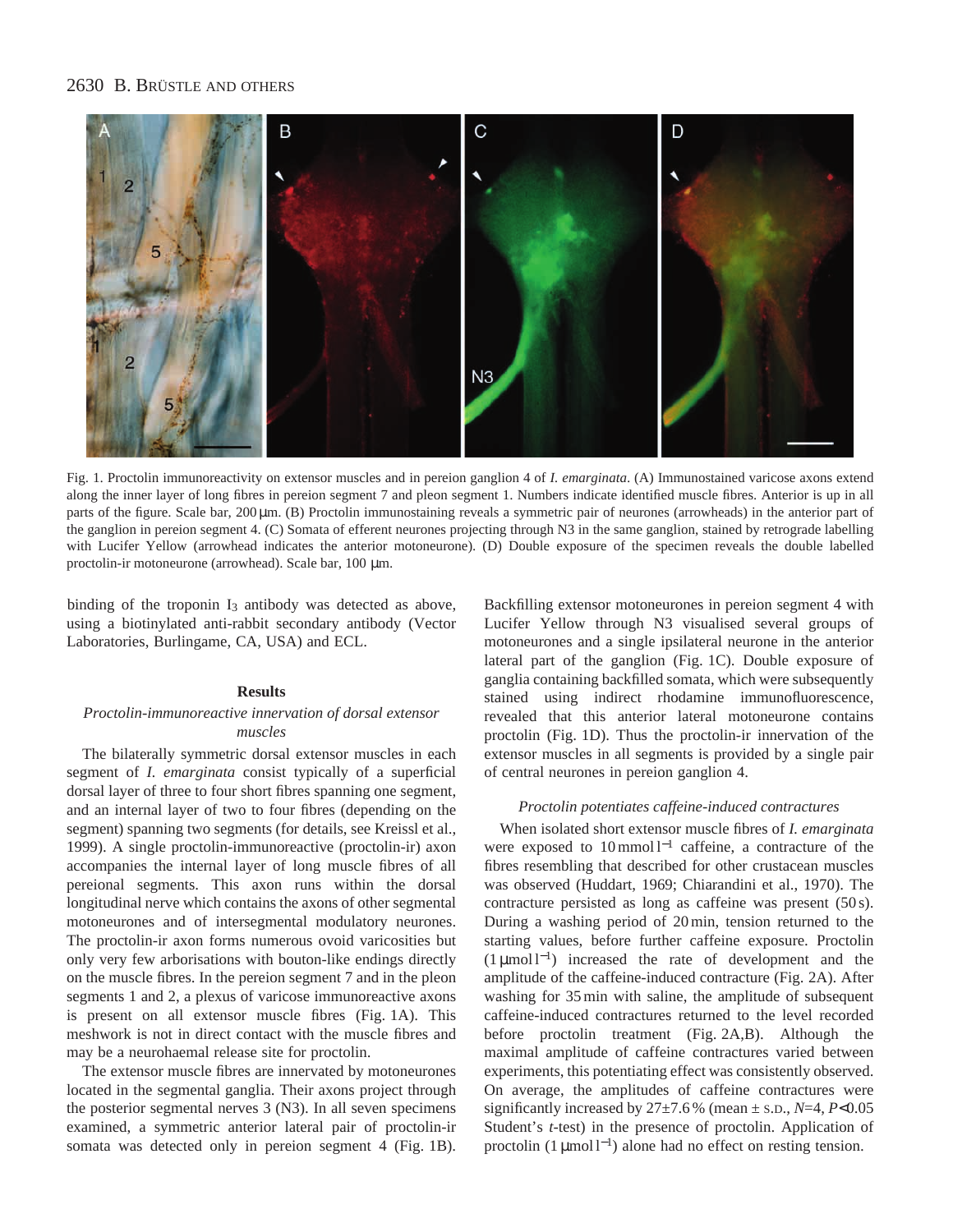

Fig. 2. Effect of proctolin on caffeine-induced contractures. (A) Potentiation of caffeine (10 mmol l<sup>-1</sup>) contracture by 1 µmol l<sup>-1</sup> proctolin. Two controls are shown, before and after the exposure to proctolin. (Caff, caffeine; Proc, proctolin). (B) Averages of normalised tensions obtained from 4 experiments. Control represents the average of three caffeine contractures per experiment prior to the proctolin tests. Values are means ± S.D., ∗*P*<0.05, Student's *t*-test.

# *Proctolin-induced protein phosphorylation* 2631

### *Proctolin induces phosphorylation of a 30 kDa protein*

The electrophoretic separation of proteins of identified long extensor muscle fibres on a 15 % SDS gel yielded a number of protein bands with high resolution in the 15-100 kDa range (Fig. 3A). To detect a change in phosphorylation of muscle proteins due to exposure to proctolin, phosphorylated proteins were identified in western blots using an anti-phosphoserine antibody. Immunoblots with a positive control (provided by Biomol, Hamburg, Germany) showed the expected labelling. In western blots of *I. emarginata* muscle proteins treated with the anti-phosphoserine antibody, several bands were labelled indicating that these proteins are phosphorylated at a serine residue. However, not all proteins detected by silver staining were labelled in the immunoblot (Fig. 3B). Densitometry of the immunoblot of control samples (Fig. 3C) shows different intensities of antibody staining on a number of protein bands. In western blots of proteins isolated from fibres incubated with proctolin  $(1 \mu \text{mol})^{-1}$ , a considerable increase in phosphorylation was evident in a protein band with the apparent molecular mass of 30 kDa (*N*=11). This is evident by comparing the phosphorylation of the 30 kDa protein in the western blots (Fig. 3B, arrow) and the two densitometric traces (Fig. 3C, arrow). The differences in phosphorylation of the 31, 35 and 36 kDa proteins seen in Fig. 3B occurred only in this experiment and are thus not a consistent effect of proctolin.

For a quantitative analysis of the proctolin effect, the relative change of extinction was determined by comparing the extinctions of protein bands in the controls and in the proctolintreated sample of each experiment. To prove that the different intensity of staining was not due to differences in protein concentrations of the samples, the phosphorylated 70 kDa protein was analysed as a control. The relative change of



Fig. 3. (A) Electrophoretic separation of *I. emarginata* extensor muscle fibres on a 15 % SDS gel. The positions of molecular mass standards (kDa) are indicated. (B) Effect of proctolin (1 µmol l<sup>−</sup>1) on serine phosphorylation of *I. emarginata* extensor muscle proteins. The 30 kDa protein band of the proctolin-treated sample (arrow) shows an increased phosphorylation signal compared to the 30 kDa protein band of the untreated sample. Molecular mass standards are indicated by arrowheads. Although differences in phosphorylation of a 31 kDa, 35 kDa and a 36 kDa protein are seen in this experiment, these effects do not occur consistently as an effect of proctolin incubation. (C) Densitometric analysis of B. The 30 kDa protein band is marked (arrow).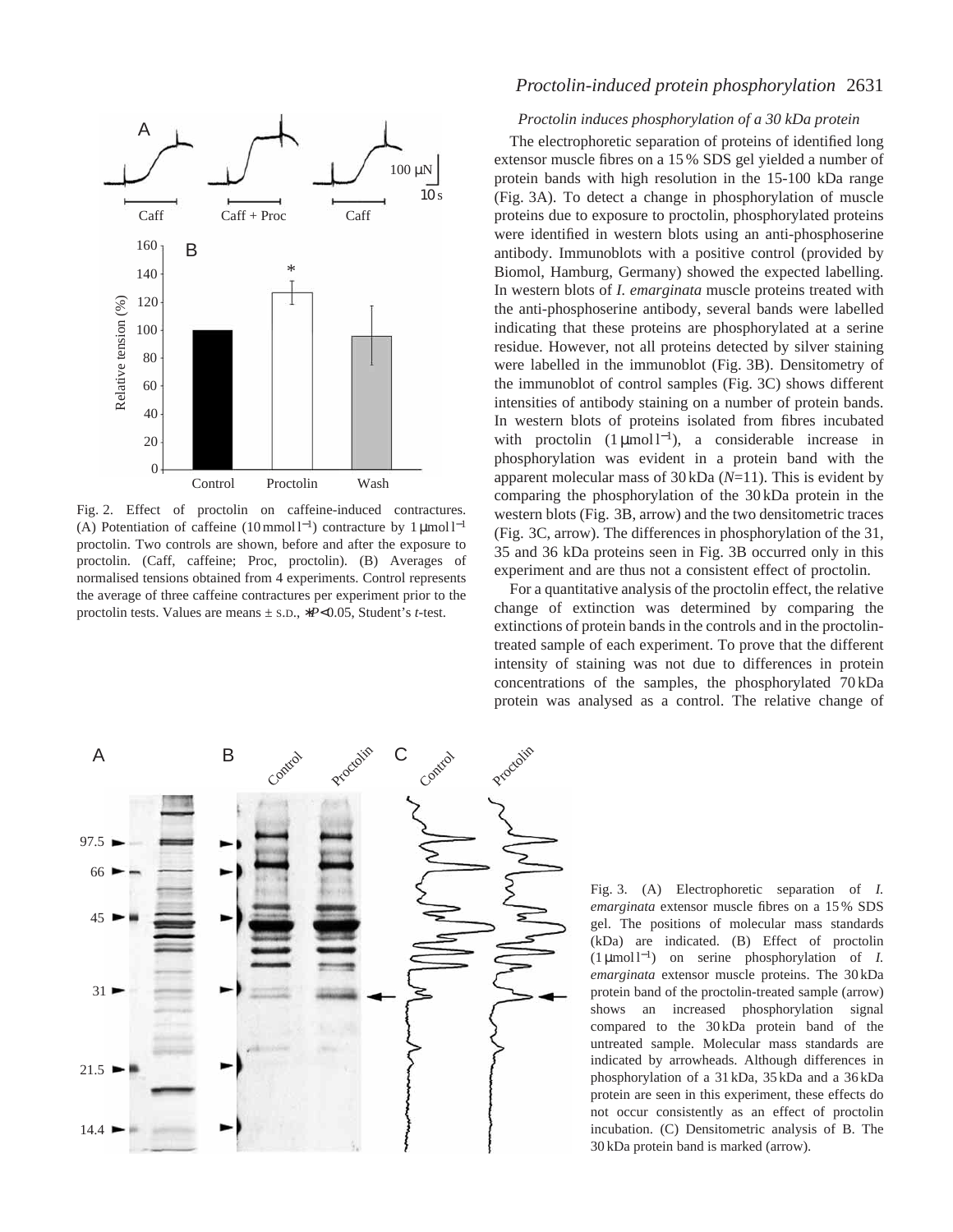# 2632 B. BRÜSTLE AND OTHERS



Fig. 4. Changes in relative extinction of the 30 kDa protein and a 70 kDa protein (for comparison) upon treatment with 1 µmol l<sup>-1</sup> proctolin. Summary of 11 experiments. The relative changes in the extinctions of the 30 kDa and the 70 kDa band of proctolin-treated samples and untreated samples were compared in each experiment. The extinctions result from immunoreactivity of the antiphosphoserine antibody. Values are means ± S.D., ∗*P*<0.05, Student's *t*-test.

extinction of the 70 kDa protein bands in proctolin-treated samples and in untreated samples was only small and in both directions. On average, the difference was only  $0.4\pm3.7\%$  (Fig. 4) and statistically not significant (*N*=11, *P*>0.05 Student's *t*test). The proctolin effect on the phosphorylation of the 30 kDa protein was quantitatively analysed in the same 11 experiments. In seven of these experiments, the extinction in the proctolin-treated samples was increased by 26 % to 89 % over the untreated samples. In two experiments, no obvious differences in the extinction of the 30 kDa protein band was detected, and in two other experiments the extinction of the proctolin-treated samples was slightly smaller (6 %, 9 %) than that of the untreated samples. On average, the extinction of the 30 kDa protein band of the proctolin-treated samples was significantly increased by 29±8.9 % (*N*=11, *P*<0.05, Student's *t*-test). These results show that proctolin induces phosphorylation of a 30 kDa protein in the extensor muscle fibres of *I. emarginata* (Fig. 4).

### *The phosphorylated 30 kDa protein is associated with the thin filament and troponin I immunoreactive*

Since the phosphorylated 30 kDa protein band is present in



Fig. 5. Electrophoretic separation and western blot analysis of *I. emarginata* myosin, actomyosin and thin filament on 15 % SDS gels. The positions of molecular mass standards (kDa) are indicated. (A) In the myosin extract three myosin light chains (myosin LC) were identified (asterisks). In myosin LC extracts obtained by guanidine–HCl precipitation two of these light chains (14 kDa and 18.5 kDa) are present. (B) The actomyosin and thin filament extracts contain a protein with the apparent molecular mass of 30 kDa (arrow), whereas no such protein is present in the myosin extract. (C) Western blot analysis with a phosphoserine antibody reveals a number of high molecular mass proteins and two proteins at 30 kDa and 31 kDa in thin filament preparations. (D) In *I. emarginata* muscle homogenates and thin filament preparations, a major band at 30 kDa (arrow) and a minor band at 31 kDa are stained in western blot analysis with antiserum against lobster troponin I3.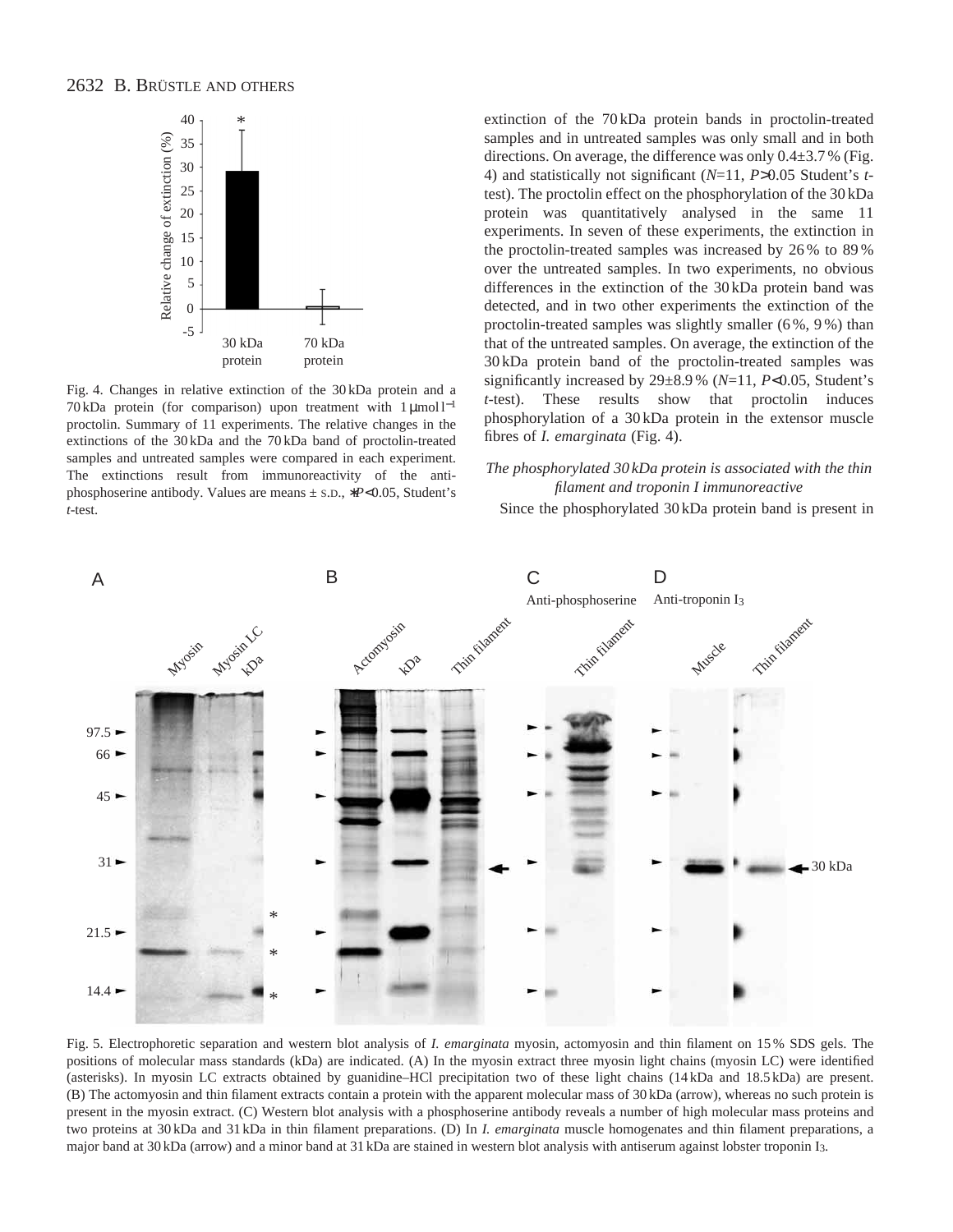preparations of sarcoplasmic proteins (Fig. 3), we assumed that it is associated with either the thin or the thick filament. To determine whether the potentiation of caffeine-induced muscle contraction is due to myosin light chain phosphorylation we identified myosin light chains of *I. emarginata*. Electrophoretic separation of the myosin preparation revealed three protein bands at 14, 18.5 and 24 kDa and a prominent band at the apparent molecular mass of 189 kDa (Fig. 5A). The molecular masses of these proteins correspond to those reported for myosin light and heavy chains of other crustacean muscles (Mykles, 1985a; Mykles, 1985b; Mykles, 1988; Li and Mykles, 1990). The protein bands at 36 kDa and 56 kDa do not correspond to any known crustacean myosin light chains and are therefore supposed to be contaminants. By subsequent treatment with guanidine-HCl and precipitation of heavy chains with ethanol, the two myosin light chains with molecular masses of 14 kDa and 18.5 kDa were further separated (Fig. 5A). A 30 kDa protein that was present in the actomyosin preparation (Fig. 5B) was not present in the myosin preparation. We therefore concluded that proctolin does not induce myosin light chain phosphorylation.

The preparation and electrophoretic separation of the thin filament proteins showed a number of different bands with apparent molecular masses between 14 and 100 kDa (Fig. 5B). Among these, two protein bands at 30 kDa and 31 kDa are visible (Fig. 5B, arrow at 30 kDa). Thus, these proteins belong to the thin filament complex, and are most probably thin-filament-associated regulatory proteins. Both are phosphorylated at a serine residue (Fig. 5C). Since in other crustacean muscles thin filament proteins with the molecular mass of approximately 30 kDa inhibit actomyosin-ATPase activity and have therefore been classified as troponin I (Regenstein and Szent-Györgyi, 1975; Mykles, 1985a; Nishita and Ojima, 1990; Miegel et al., 1992; Neil et al., 1993), we applied an antiserum, generated against lobster troponin I3 (Sohn et al., 2000), onto *I. emarginata* muscle and thin filament preparations (Fig. 5D). The immunoblot revealed only two bands: one major band of 30 kDa and another minor band of  $31$  kDa. There was no signal with the anti-troponin  $I_3$  antiserum on *I. emarginata* myosin preparations. From these results we suggest that proctolin induces phosphorylation of the 30 kDa troponin I isoform in *I. emarginata* muscle.

#### **Discussion**

#### *Immunocytochemistry*

The potentiating effects of proctolin on *Idotea* extensor muscle fibres (Erxleben et al., 1995) raised the question of whether the peptide is present in *I. emarginata* and how it reaches the fibres *in vivo*. We identified a single pair of proctolin-ir motoneurones in pereion ganglion 4, which appears to be the only central source for directly supplying proctolin to the extensor muscles in all segments. The axons of these motoneurones accompany the internal layer of long extensor muscle fibres across several segments and form a neurohaemal meshwork of varicosities in the posterior body segments, allowing modulation of local and more distant targets. This mode of release has also been found in other arthropods (Anwyl and Finlayson, 1973; Bräunig, 1997). We have recently localised allatostatin immunoreactivity in pairs of motoneurones with similar location and morphology in all pereion ganglia except ganglion 4 of *I. emarginata* (Kreissl et al., 1999). Thus, the modulatory action of these homonomous pairs of neurones present in all pereion ganglia is exerted by different peptides which are segment-specifically expressed but applied to extensor muscle fibres in all segments.

### *Mechanisms of proctolin-induced potentiation of contraction*

Proctolin enhances contraction by synergistic pre- and postsynaptic effects. In *I. emarginata* the postsynaptic effects induced by concentrations of proctolin in the range of  $2 \text{ nmol } l^{-1}$  to 1 µmol l<sup>-1</sup> include an increase in the input resistance of the sarcolemma by closure of non-voltagedependent K<sup>+</sup> channels and an increase of inward current through L-type  $Ca^{2+}$  channels (Erxleben et al., 1995; Rathmayer et al., 2001). The involvement of intracellular signalling pathways (Lange and Nykamp, 1996, for review; Rathmayer et al., 2001) suggests that, in addition to the effects on sarcolemmal ion channels, proctolin may also modulate  $Ca^{2+}$  release from the SR and/or  $Ca^{2+}$  sensitivity of sarcoplasmic proteins. In this study we show that proctolin, when applied at the concentration that was most effective in previous studies on this preparation  $(1 \mu \text{mol})^{-1}$ , enhances caffeine contractures of *I. emarginata* extensor muscle fibres and induces the phosphorylation of a 30 kDa protein. The proctolin-induced activation of Ca2+ channels does not contribute to the proctolin-induced enhancement of caffeine contractures. Caffeine contractures, which develop without membrane depolarisations, are not accompanied by  $Ca^{2+}$ currents through voltage-dependent  $Ca^{2+}$  channels (Huddart, 1969; Chiarandini et al., 1970). Caffeine contractures are thought to be due to its effect on the ryanodine receptor engaged in  $Ca^{2+}$  release from the SR. Since in locust oviduct and foregut muscles proctolin causes an increase in Ins*P*3, and injection of Ins*P*3 and phorbol esters mimicked the effect of proctolin (Baines and Downer, 1992; Lange and Nykamp, 1996; Hinton et al., 1998), it was suggested by these authors that the potentiation of contractions by proctolin is mediated by activation of Ins $P_3$ -induced Ca<sup>2+</sup> release from the SR. At present we have not investigated a possible potentiating effect of proctolin on caffeine contractures caused by a change in  $Ca^{2+}$  release.

However, proctolin may have yet another mechanism of action that is downstream of the  $Ca^{2+}$  release from the SR, by changing the  $Ca^{2+}$  sensitivity of regulatory proteins through phosphorylation.

### *Proctolin induces phosphorylation of an intramuscular protein*

As the present study demonstrates, proctolin induces serine phosphorylation of a muscle protein with the apparent molecular mass of 30 kDa. No other protein shows a consistent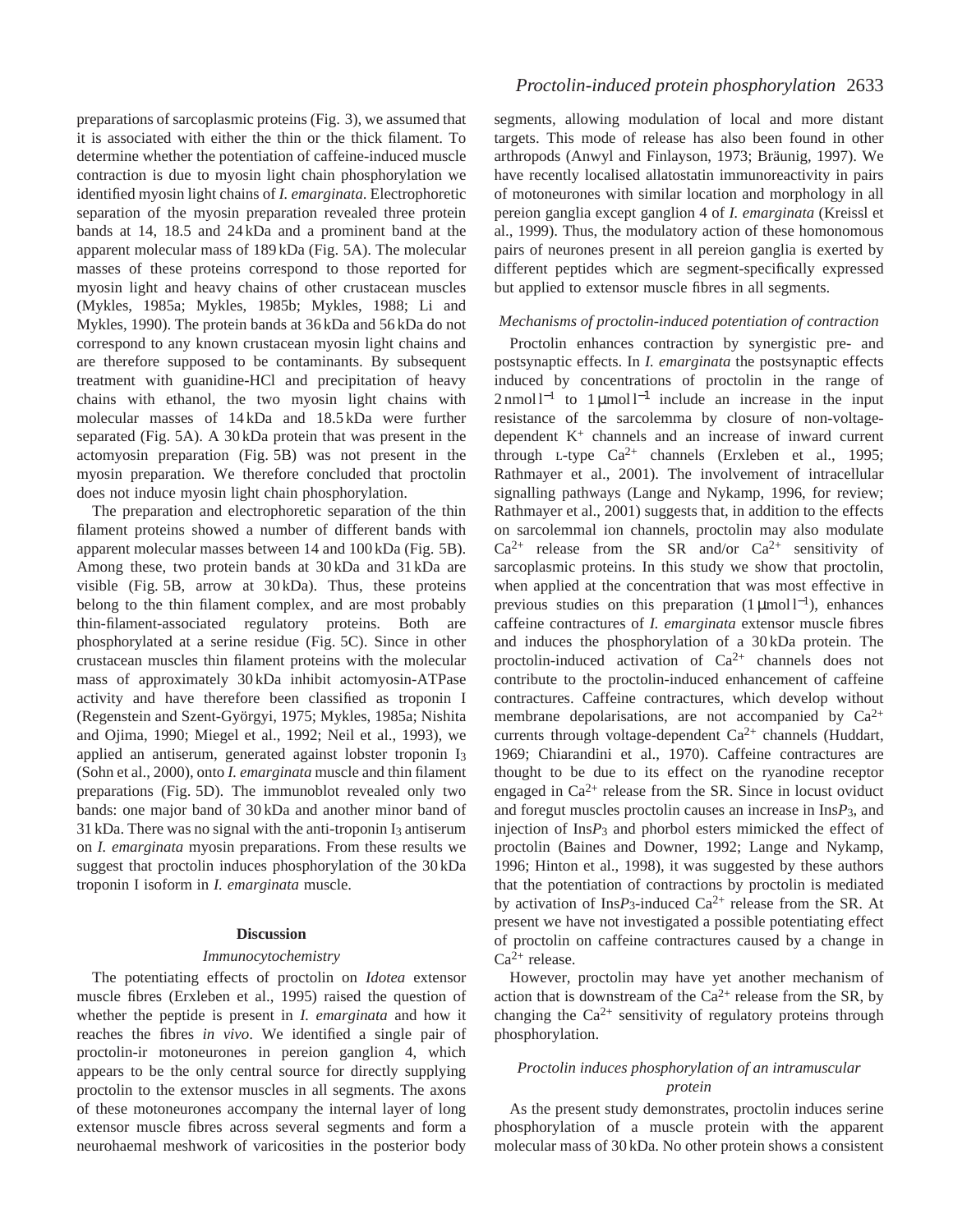# 2634 B. BRÜSTLE AND OTHERS

change in its degree of serine phosphorylation on exposure to proctolin. However, considerable variability in the proctolininduced phosphorylation can be detected, which may reflect different endogenous proctolin levels. Erxleben et al. (Erxleben et al., 1995) reported a considerable variability among preparations of *I. baltica* for the proctolin-induced enhancement of contraction. Sometimes proctolin even failed to exert any effect on membrane properties or contraction amplitudes. The effects of proctolin was also shown to vary seasonally in crayfish (Bishop et al., 1991b).

To study phosphorylation of muscle proteins, we chose an extraction method that would isolate sarcoplasmic proteins in the range 15–200 kDa. Therefore, membrane-bound proteins such as ion channels were not present in the homogenates. In myofibrillar proteins, phosphorylation of myosin regulatory light chains, which is common in vertebrate muscle and regulates force generation (Sweeney et al., 1993; Horowitz et al., 1996, for review), has been detected in several insects (Winkelman and Bullard, 1980; Takano-Ohmuro et al., 1986). Lange and Nykamp (Lange and Nykamp, 1996) reported that a 20 kDa light chain of a locust visceral muscle is phosphorylated after proctolin exposure (10 nmol l<sup>-1</sup>). In *Drososphila* flight muscle phosphorylation of a light chain enhanced both calcium-activated and magnesium-activated ATPase activities (Takahashi et al., 1990). We show that the 30 kDa protein of *I. emarginata* muscles, the phosphorylation of which is modulated by proctolin, is not a myosin light chain because the protein is not present in the myosin preparations (Fig. 5A). In the opener muscle of lobster walking legs, the biogenic amines serotonin and octopamine, but not proctolin, were found to induce phosphorylation of a 29 kDa protein (Goy et al., 1984). Although the molecular mass of this protein is similar to that of the *I. emarginata* protein, the lobster protein is soluble and not associated with myofibrils and therefore not likely to correspond to the *I. emarginata* 30 kDa protein.

In crustacean muscles, thin filament regulatory proteins in the 30 kDa range have been classified as troponin I because they inhibit actomyosin-ATPase activity (Regenstein and Szent-Györgyi, 1975; Nishita and Ojima, 1990). Five different troponin I isoforms, with molecular masses between 27 and 30 kDa, were found in lobster fast and slow muscles (Mykles, 1985a; Mykles, 1985b; Miegel et al., 1992; Neil et al., 1993). By applying an anti-troponin  $I_3$  antiserum that was made against lobster troponin I3 but which reacts with other troponin I isoforms, we provide evidence that *I. emarginata* muscle contains at least two troponin I isoforms. Both are phosphorylated but proctolin increases the phosphorylation of only the 30 kDa protein.

A functional role of troponin I phosphorylation is well known from studies of vertebrate heart muscle (for review see Perry, 1999). In parallel with the β-adrenergic-positive inotropic effect, the phosphorylation of troponin I leads to an reduction of the  $Ca^{2+}$  sensitivity of troponin C (Reiffert et al., 1996; Jaquet et al., 1998). It is not known if phosphorylation of troponin I in crustacean muscle takes place *in vivo*. If the analogy with vertebrate heart muscle is valid this effect of

proctolin in *I. emarginata* muscle fibres would counteract the other effects of this peptide in this preparation.

However, possible serine phosphorylation sites of troponin I from the crayfish *Astacus leptodactylus* are not thought to contribute to a control mechanism equivalent to the negative feedback mechanism in vertebrate heart muscle (Kobayashi et al., 1989). In addition, recent studies in an insect muscle showed that phosphorylation of a thin filament-associated  $30 \text{ kDa}$  protein actually increased  $Ca^{2+}$  sensitivity of the actomyosin ATPase (Weitkamp et al., 1998). The identity of this 30 kDa protein is not known but the authors assume it to be a troponin I on the basis of its molecular mass.

If the phosphorylation of the *I. emarginata* 30 kDa thinfilament-associated protein also increases  $Ca^{2+}$  sensitivity of the ATPase, this would contribute to the proctolin-induced potentiation of contractures and would be synergistic to all other effects of proctolin in this preparation.

This work was supported by grants of the Deutsche Forschungsgemeinschaft (Ra 113/9-1). We thank Dr H.-J. Agricola for the proctolin antiserum, M. A. Cahill and B. Rapp for valuable technical assistance, and M. Thimm for rearing the animals.

#### **References**

- **Anwyl, R. and Finlayson, L. H.** (1973). The ultrastructure of neurons with both a motor and a neurosecretory function in the insect *Rhodnius prolixus*. *Z. Zellforsch.* **146**, 367–374.
- **Baines, R. A. and Downer, R. G. H.** (1992). Comparative studies on the mode of action of proctolin and phorbol-12,13–dibutyrate in their ability to contract the locust mandibular closer muscle. *Arch. Insect Biochem. Physiol.* **20**, 215–229.
- **Baines, R. A., Walther, C., Hinton, J. M., Osborne, R. H. and Konopinska, D.** (1996). Selective activity of a proctolin analogue reveals the existence of two receptor subtypes. *J. Neurophysiol.* **75**, 2647–2650.
- **Bárány, M. and Bárány, K.** (1980). Phosphorylation of the myofibrillar proteins. *Annu. Rev. Physiol.* **42**, 275–292.
- **Belanger, J. H. and Orchard, I.** (1993). The locust ovipositor opener muscle: Proctolinergic central and peripheral neuromodulation in a centrally driven motor system. *J. Exp. Biol.* **174**, 343–362.
- **Bishop, C. A., Krouse, M. E. and Wine, J. J.** (1991a). Peptide cotransmitter potentiates calcium channel activity in crayfish skeletal muscle. *J. Neurosci.* **11**, 269–276.
- **Bishop, C. A., Krouse, M. E. and Wine, J. J.** (1991b). Peptide potentiation of calcium channel activity can be seasonally variable. *J. Exp. Biol.* **156**, 607–610.
- Bradford, M. (1976). A rapid and sensitive method for the quantitation of microgram quantities of protein utilizing the principle of protein-dye binding. *Anal. Biochem.* **72**, 248–254.
- **Bräunig, P.** (1997). The peripheral branching pattern of identified dorsal unpaired median (DUM) neurones in the locust. *Cell Tissue Res.* **290**, 641–654.
- **Brown, B. E. and Starrat, A. N.** (1975). Isolation of proctolin, a myotropic peptide, from *Periplaneta americana*. *J. Insect Physiol.* **21**,1879–1881.
- **Chiarandini, D. J., Reuben, J. P., Brandt, P. W. and Grundfest, H.** (1970). Effects of caffeine on crayfish muscle fibers. I. Activation of contraction and induction of Ca spike electrogenesis. *J. Gen. Physiol.* **55**, 640–687.
- **Erxleben, C. F. J. and deSantis, A.** (1998). Properties of the calcium current in crustacean muscle and modulation by proctolin through activation of second messenger pathways. In *Proceedings of the 26th Göttingen Neurobiology Conference*, vol. II (ed. N. Elsner and R. Wehner), p. 605. Stuttgart: Thieme.
- **Erxleben, C. F. J., deSantis, A. and Rathmayer, W.** (1995). Effects of proctolin on contractions, membrane resistance, and non-voltage-dependent